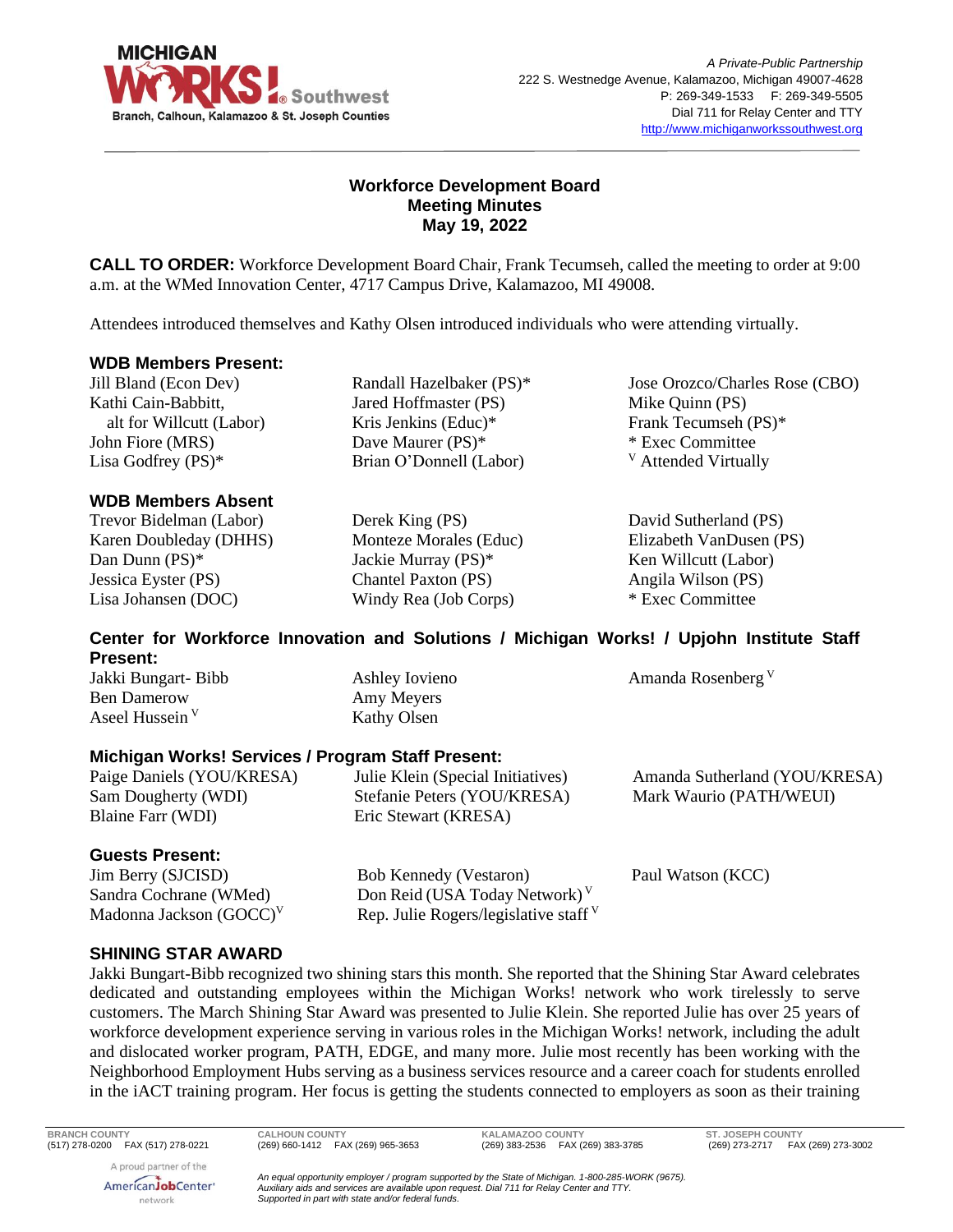is complete. Her nomination stated, "Julie is always willing to go above and beyond to help job seekers and employers. She is truly passionate about this work, and it shows in everything she does."

The April Shining Star Award was presented to Stefanie Peters. Ms. Bibb reported Stefanie has 13 years of workforce development experience also working in various roles within the Michigan Works! network, including the WIOA Youth Services Program and Trade Adjustment Assistance Program. Her current role is TAA Manager. Her nomination stated, "Stefanie is a walking encyclopedia of knowledge when it comes to the laws, rules, and regulations of TAA. She loves to share her knowledge with her team, as well as elevate them to be the best they can be."

Ms. Bibb expressed congratulations on behalf of staff and the Board to both awardees and WDB chair, Frank Tecumseh presented them with certificates of recognition.

#### **PROGRAM**

Jill Bland introduced Sandra Cochrane, Assistant Dean of the WMed Innovation Center, and Bob Kennedy, Chief Scientific Officer for Vestaron. Ms. Cochrane provided information about the history of the Innovation Center. She reported the incubator is part of the Kalamazoo Smart Zone, which serves the Kalamazoo region and that it is also ranked number two (2) of Smart Zones in Michigan using the [MiSTEM Forward](https://annarborusa.org/stem-forward/) for student internships. The Innovation Center has served more than one hundred companies and the success rate of client companies exceeds 80-85%. Mr. Kennedy provided information about Vestaron, Inc., one of the companies housed at the Innovation Center. He reported that Vestaron develops and markets safe and effective bioinsecticides derived from naturally occurring peptides found in spider venom. His presentation also included information about the history of Vestaron and its growth.

# **TRANSPARENCY & INTEGRITY OF WDB DECISIONS**

**Annual Conflict of Interest Form** (Exhibit A) – Kathy Olsen reported State and local policy requires Workforce Development Board members to annually declare that they do not have a conflict of interest. She included the form in the agenda packet as Exhibit A and extra copies were also available on the table at the entrance to the meeting room. She requested that each member complete and sign a form and return it to her as soon as possible.

Kathy Olsen asked members present if there were any items on the agenda requiring a vote for which a conflict of interest or a potential conflict of interest exists; and if so, the conflict should be declared at this time. There were none.

#### **CITIZENS' TIME**

None.

# **APPROVAL OF MINUTES WDB Executive Committee March 17, 2022, Meeting Minutes** *(Exhibit B)*

**Motion made by Dave Maurer and supported by John Fiore to approve the March 17, 2022, Workforce Development Board Executive Committee meeting minutes. Motion carried.**

# **COMMITTEE REPORTS**

# **CEAC Report**

Kris Jenkins reported Lee Adams from the Upjohn Institute presented an economic forecast on industries and jobs at the CEAC meeting held earlier this week. The MiSTEM regional director shared multiple professional development opportunities for staff that are scheduled during the summer months and announced that MiSTEM is piloting a trades program in Kalamazoo, Battle Creek, and Hastings. This pilot trades program is a partnership with the Michigan Building Trades. Adult Education reported that enrollments are back to near what they were prior to COVID-19. The MiCareerQuest<sup>™</sup> event returned to an in-person event and was held on Tuesday and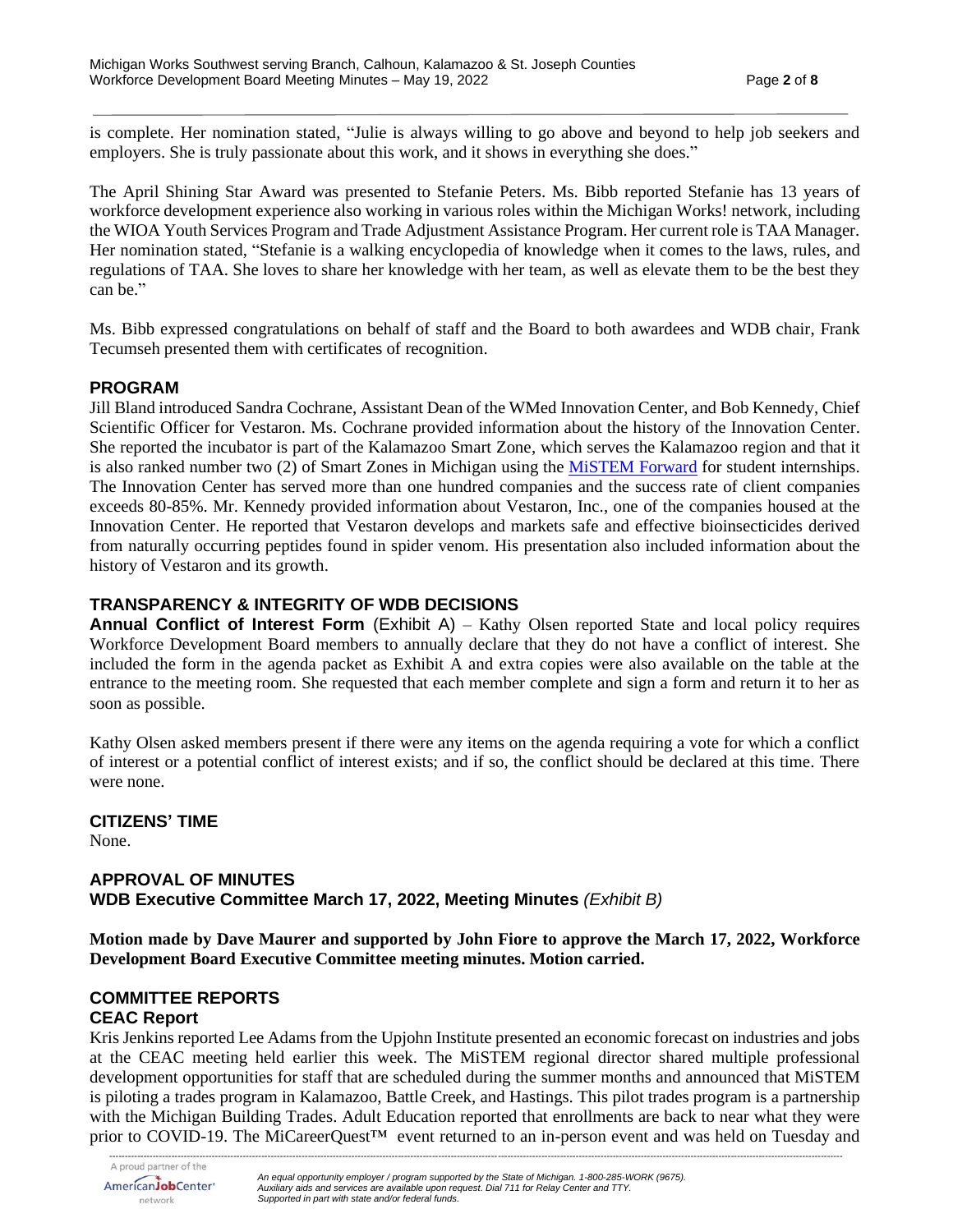Wednesday of this week at the Kalamazoo Expo Center. MiCareerQuest<sup>™</sup> is a two-day event for eighth grade students in Kalamazoo and Calhoun Counties. She further reported that Kalamazoo RESA is deep in design development for the new CTE center and groundbreaking is scheduled for September. CEAC members voted to recommend to the WDB that Jim Berry from St. Joseph County CTE serve as the CEAC Vice-Chair. Kathy Olsen suggested adding the request to approve this appointment to the CEAC appointments listed under New Business.

# **NEW BUSINESS WDB Announcements**

*Posting of Local and Regional Plans for 30-day Review and Comment Period* – Amy Meyers reported the Workforce Innovation and Opportunity Act (WIOA) requires local Workforce Development Boards (WDBs) to engage in a regional planning process that results in the development of a WIOA four-year Regional Plan. Michigan Works! Southwest is part of a seven-county area that includes the four counties served by MW! Southwest as well as Berrien, Cass, and Van Buren Counties. WIOA further states that each local WDB is also responsible for developing a Local Plan. The Local Plan serves as a four-year action plan to develop, align, and integrate service delivery strategies and to support the State's vision and strategic and operational goals. These Regional and Local Plans, at a minimum, must be modified at the end of the first two-year period of the four-year plans. This is known as the mid-cycle modification. Both plans are currently posted on the Michigan Works! Southwest website and are subject to a 30-day public review and comment period. Kathy Olsen sent an email earlier this week with the link to the plans and the guidance on submitting comments or questions.

*United Way Grant Award* - In 2019, Michigan Works! Southwest was awarded multi-year funding (\$25,000/year) from United Way for the Battle Creek Employee Resource Fund. The annual renewal of the funding requires the signature of the WDB Chairperson. This is a partnership between Michigan Works! Southwest, the Calhoun Intermediate School District and the Department of Health and Human Services. The grant funds provide an opportunity for families to receive assistance paying tuition at a high-quality childcare facility, to assist parents in retaining employment or working to obtain employment.

# **CEAC Appointments** (Exhibit C)

Kathy Olsen requested WDB consideration and approval of membership changes to the WDB Career and Educational Advisory Council (CEAC) for Michigan Works! Southwest. The membership changes included:

- The appointment of Dr. Mark Dunneback, Dean for Business & Technical Careers at Kalamazoo Valley Community College (KVCC), representing post-secondary education, replacing Dr. Tracy Labadie as the alternate member for Dr. Deb Coates. This appointment is for the balance of a term that began October 1, 2020, and which ends September 30, 2022.
- The appointment of Dr. Madonna Jackson, Dean of Academics at Glen Oaks Community College (GOCC), representing post-secondary education, replacing Michael Goldin. Mr. Goldin transitioned to another postsecondary institution in December 2021. This appointment is for the balance of a term that began October 1, 2020, and which ends September 30, 2022.
- The appointment of James Berry, Director of Career Technical Education (CTE) at St. Joseph Intermediate School District, representing CTE, replacing Tommy Cameron who retired at the end of March 2022. This appointment is for the balance of a term that began October 1, 2021, and which ends September 30, 2023.
- Ms. Olsen also requested the approval of James Berry to serve as Vice Chair of the CEAC.

**Motion made by Jill Bland and supported by Lisa Godfrey to approve the CEAC appointments of Dr. Mark Dunneback, Dean for Business & Technical Careers at Kalamazoo Valley Community College (KVCC), representing post-secondary education, as an alternate for Dr. Deb Coates for the balance of a term that began October 1, 2020 and which ends September 30, 2022; Dr. Madonna Jackson, Dean of Academics at Glen Oaks Community College (GOCC), representing post-secondary education for the balance of a term that began October 1, 2020 and which ends September 30, 2022; James Berry, Director of Career Technical Education (CTE) at St. Joseph Intermediate School District, representing CTE for the balance of a term that began October 1, 2021 and which ends September 30, 2023; and the appointment of James Berry to serve as Vice Chair of the CEAC. Motion carried.**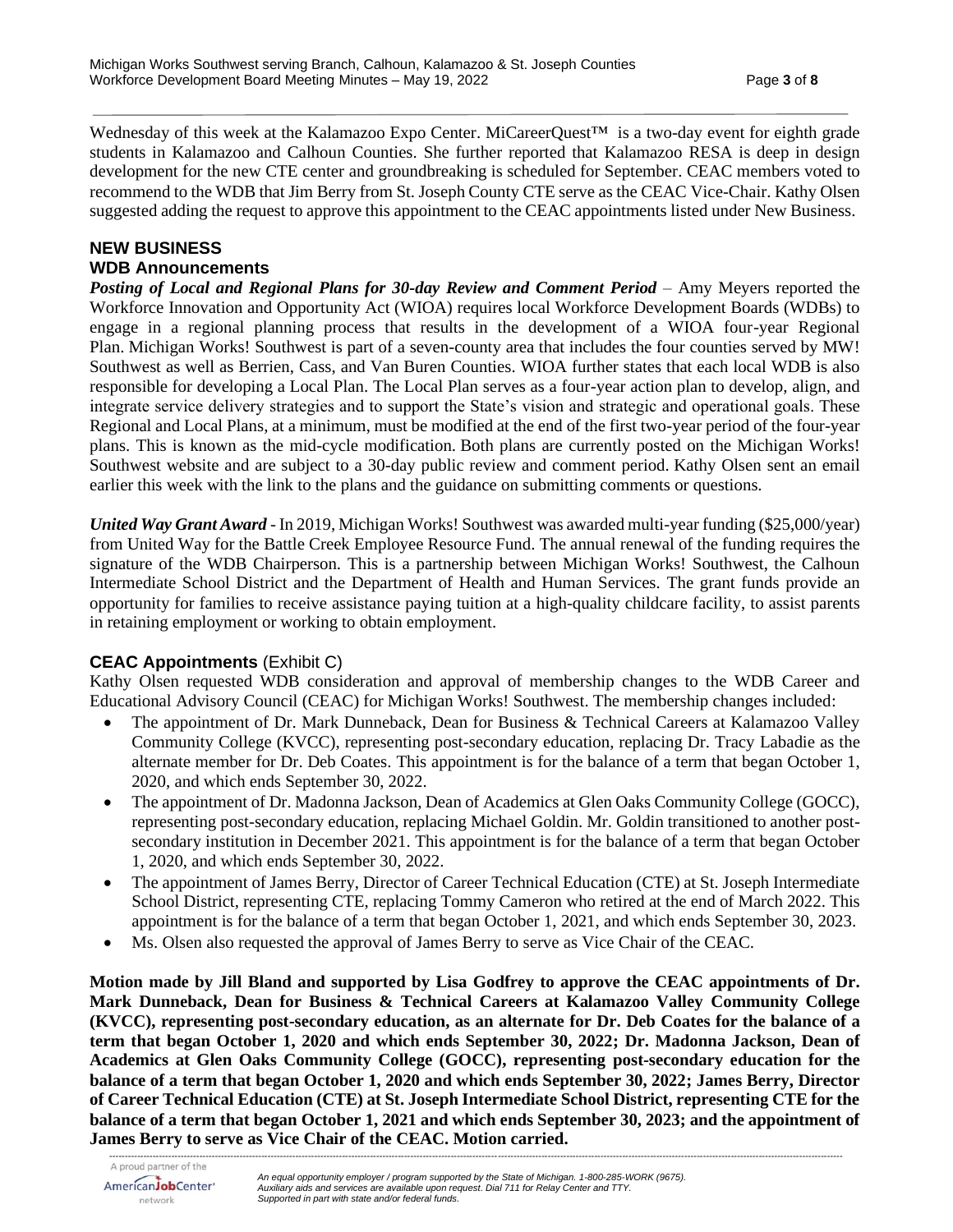# **WDB Policies** (Exhibit D)

*WDB Policy 24 Rev 07 – Grievance and Complaint* (Exhibit D1) - Kathy Olsen reported changes to WDB Policy 24 Rev 07 "Grievance and Complaint" included adding language to include participants and employer-based training employers in the background section; updating references throughout the policy; and adding language to address an opportunity to resolve complaints informally, the distribution of the EO notice and grievance and complaint procedures to employees and the maintenance of the signed acknowledgement of receipt of EO and grievance and complaint documents. Language was added to address accessibility, language barriers, and the posting of complaint and grievance procedures. The policy outline was reformatted to adjust to these changes.

*WDB Policy 25 Rev 04 – Nondiscrimination and Equal Opportunity* (Exhibit D2) - Kathy Olsen reported WDB Policy 25 Rev 04 "Nondiscrimination and Equal Opportunity" was updated to change the name and phone number for the designated EO officer for Michigan Works! Southwest. Amy Meyers is the designated EO officer, and her phone number is 269-385-0414.

#### **Motion made by Randal Hazelbaker and supported by Michael Quinn to approve WDB Policy 24 Rev 07 Grievance and Complaint and WDB Policy 25 Rev 04 Nondiscrimination and Equal Opportunity. Motion carried.**

**Wagner-Peyser Notice of Proposed Rulemaking** (Exhibits G & H) – Ben Damerow reported on the USDOL Wagner-Peyser Act Staffing Proposed Rule, the history of Wagner-Peyser staffing and the impact that the proposed rule would have on the workforce system. The proposed rule would require states, with no exceptions, to use State merit staff to provide Wagner-Peyser Act Employment Service (ES) services. In the 1990s, during a time of high unemployment, the US Department of Labor approved limited exemptions from the merit-staffing requirement for three States (Colorado, Massachusetts, and Michigan) during the establishment of the one-stop delivery system to test alternative service-delivery models. In 1991, the State of Michigan sued the USDOL and won which gives MW! the flexibility to braid funding, and since 1998, Kalamazoo RESA has been the subrecipient providing these services. In seeking national consistency, other states have expressed support for the Michigan model, and it is also supported by the National Workforce Association. Mr. Damerow distributed an infographic (Exhibit G) highlighting how this proposed rule would affect Michigan's job seekers and employers. The infographic also included rationale as to why the proposed rule should not be implemented as well as the impacts the proposed staffing rule would have on Employment Services. Mr. Damerow requested board consideration and approval of a proposed Resolution for the Michigan Works! Southwest Workforce Development Board (Exhibit H) urging the USDOL to abandon the proposed rule change on Wagner-Peyser Act Staffing (Docket No. ETA-2022-0003) which would require States, with no exceptions, to use State merit staff to provide Wagner-Peyser Act Employment Service (ES) services. The resolution also urges Governor Gretchen Whitmer and the Michigan Congressional Delegation to support local control by the Workforce Development Boards and oppose this rule and notify USDOL Secretary that it would have an adverse impact on the Michigan "One Stop" Workforce Development System. As part of the official record, the Resolution is attached to these minutes.

**Motion made by Lisa Godfrey and supported by Jill Bland to approve the Michigan Works! Southwest Workforce Development Board Resolution urging the USDOL to abandon the proposed rules change on Wagner-Peyser Act Staffing (Docket No. ETA-2022-0003) which would require State, with no exceptions, to use State merit staff to provide Wagner-Peyser Act Employment Service (ES) services. The resolution also urges Governor Gretchen Whitmer and the Michigan Congressional Delegation to support local control by the Workforce Development Boards and oppose this rule and notify USDOL Secretary that it would have an adverse impact on the Michigan One Stop Workforce Development System. Motion carried.** 

County Commissioner Mike Quinn offered to also take the Resolution to the Kalamazoo County Board for their approval.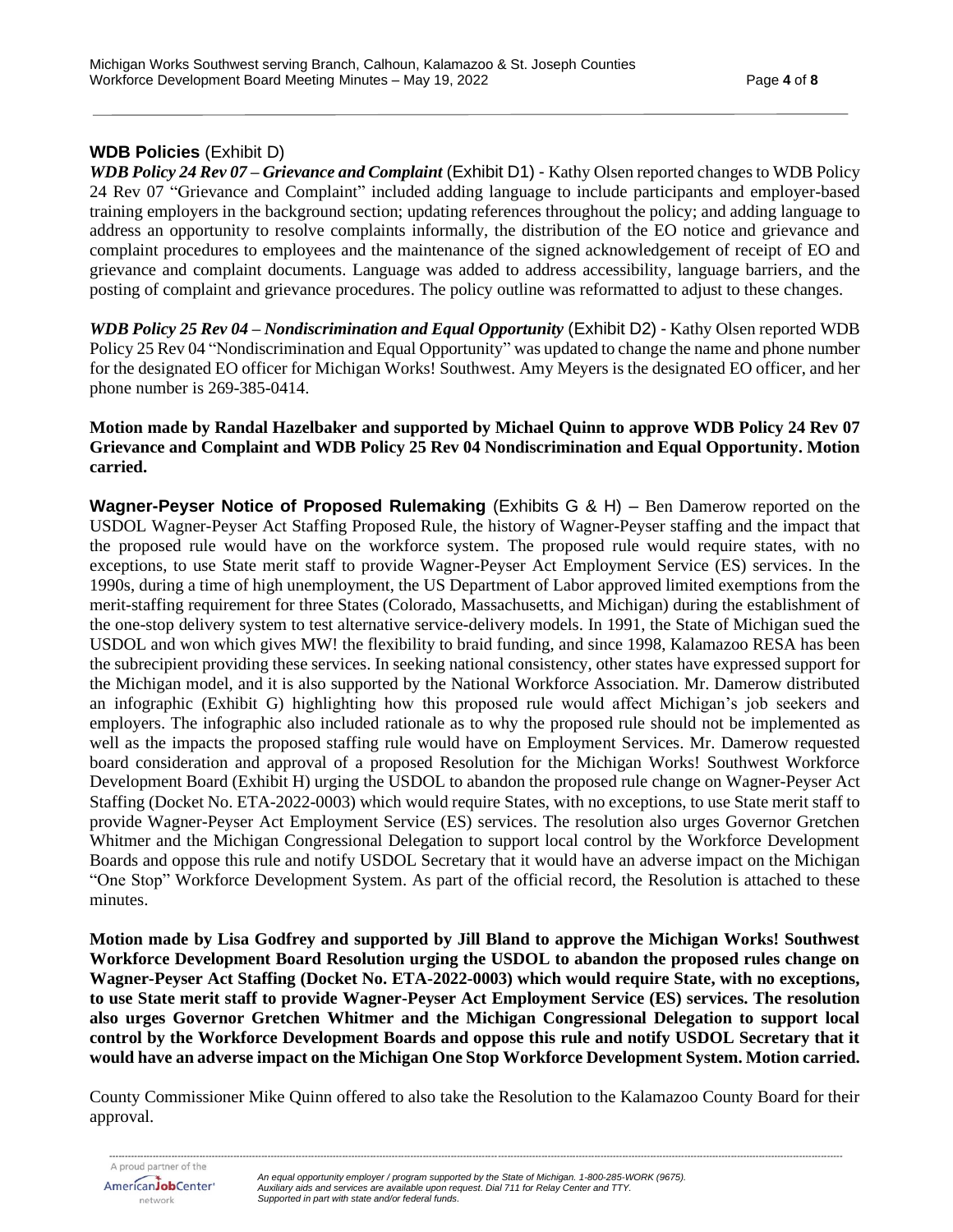# **STAFF REPORTS Business Services Activities**

Ashley Iovieno provided an update on the Going PRO Talent Fund (GPTF) Industry Led Collaborative (ILC), MiCareerQuest™ Southwest, and the Battle Creek Chamber's Business Excellence Awards.

*Going PRO Talent Fund (GPTF) Industry Led Collaborative (ILC)* – Ms. Iovieno reported last week Michigan Works! Southwest received notice from the State of Michigan that a Going Pro Talent Fund Industry Led Collaborative (GPTF/ILC) application recently submitted was approved for an award. This ILC group, called the Mid-South Manufacturers Collaborative, features six local employers that partnered to share costs for in-demand trainings with local providers. They are partnering on twelve (12) trainings that include Blueprint Reading, GD&T Fundamentals, and Supervisory Skills. The companies are from across the MW! Southwest service area. Approximately 180 local employees will be trained with this grant award. The award total for the companies in this ILC is \$138,065, with each company award ranging from \$790 to \$49,000. This ILC would not have come together without the leadership of Jackie Murray from Marshall Excelsior. She noted that to apply, there needs to be a lead employer and Jackie stepped into that role with ease. Ms. Iovieno expressed appreciation for Ms. Murray's organizational skills and support throughout the process. She expressed congratulations to Marshall Excelsior and the other five employers on the grant award.

*MiCareerQuest*™ *Southwest* – Ms. Iovieno reported the Business Services team is coming off a few busy days as this week MiCareerQuest™ Southwest was held in-person for the first time in two years. This event was held Tuesday and Wednesday this week at the Kalamazoo Expo Center. Over fifty (50) employers displayed what they do for approximately 4,000 eighth graders from Kalamazoo, Calhoun, and Cass Counties. This year's event included new additions such as a "Touch a Truck" exhibit that featured large trucks and vehicles used in everyday jobs. The rooms inside the Expo Center were split up to increase student exploration and to help with COVID safety. This event was made possible by the partnerships of KRESA, Calhoun Area Career Center, Southwest Michigan First and Michigan Works! Southwest as well as the amazing local employers who were willing and able to highlight what they do.

*Battle Creek Chamber's Business Excellence Awards* – Ms. Iovieno reported that at last night's Battle Creek Chamber of Commerce's Business Excellence Awards, Heather Ignash, Michigan Works! Southwest Business Services Coordinator for Calhoun County, was recognized as a 2022 "Outstanding Woman in Business". Heather also celebrated her one-year work anniversary with Michigan Works! Southwest this week. She noted that Michigan Works! Southwest is proud to have Heather on the team and clearly, she has been making an impact in a short amount of time.

# **Labor Market Information**

*Michigan's Labor Market News* **–** Ashley Iovieno reported Michigan's May edition of Labor Market News is now available and will be sent to members following the meeting. Something of note in this edition is that Michigan's seasonally adjusted jobless rate declined significantly by three-tenths of a percentage point over the month from 4.7% to 4.4% for the month of March. This is low by historical standards and the lowest rate since prior to the pandemic. April continues to show a decline dropping to 4.3%. The map of the month features the Percentage of the Michigan Population Under the Poverty Level. Online job ads rose for the third consecutive month with 269,300 total available ads during the month of March. In this edition, the Michigan Unemployment rate was reported to be at 4.4%, the national rate was reported to be at 3.6% and the four counties in the Michigan Works! Southwest service area ranges from 3.5% to 4.7%. This edition also includes highlights from the annual planning information and workforce analysis reports. This information assists with regional and local plans for the Workforce Innovation and Opportunity Act (WIOA).

*Job Demand Dashboard* - Ms. Iovieno reported the latest Jobs Demand Dashboard continues to show Registered Nurses at the top, followed by Retail Salespersons, and First Line Supervisors of Retail Sales Workers. Customer Service and Scheduling are the two highest skills in demand by employers which is in line with what staff are seeing and hearing from local employers.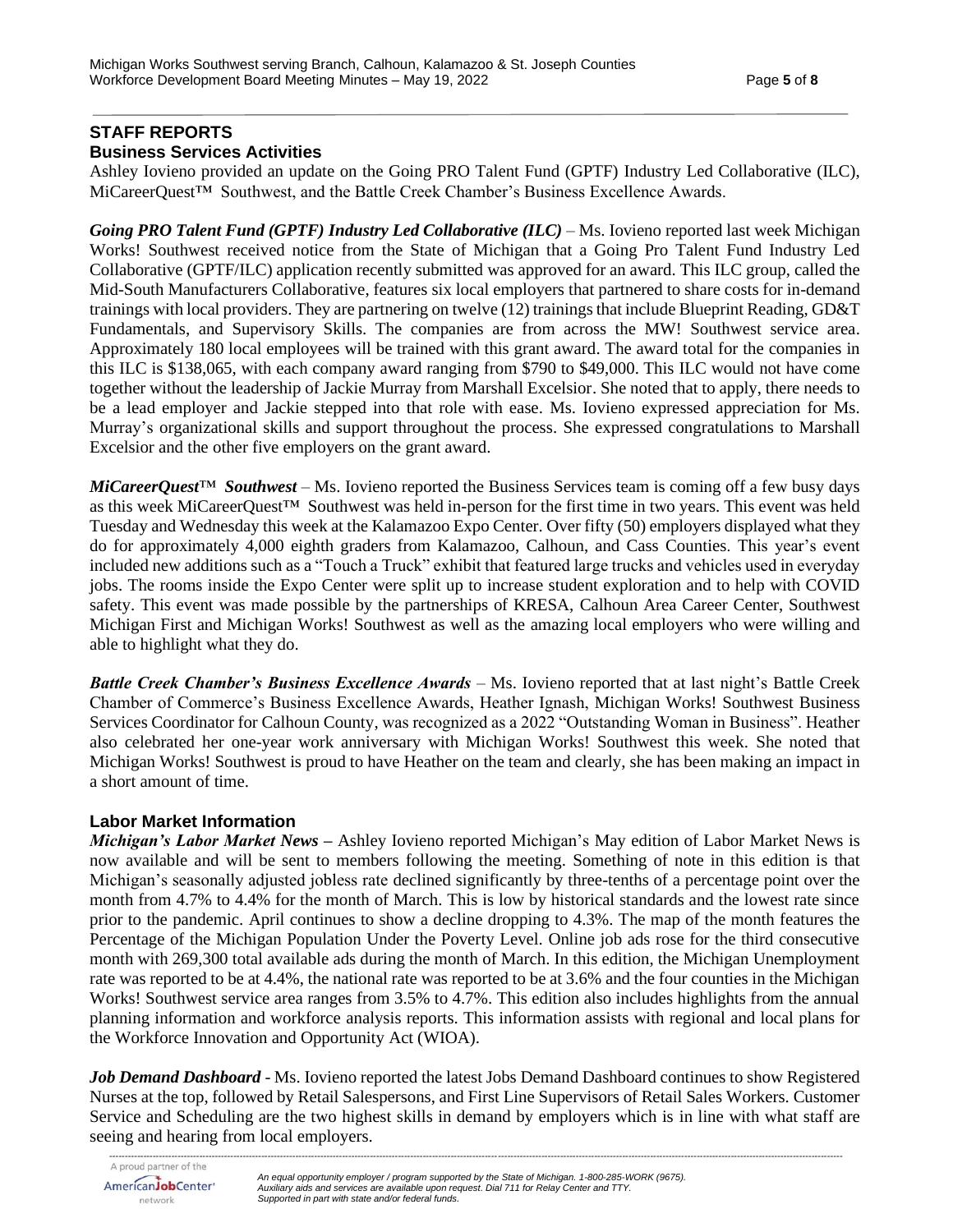*Burning Glass Analytics and Real Time Jobs Data (Exhibit E) -* In addition to the verbal report, the website link to the labor market reports generated from Burning Glass Analytics and Real Time Jobs Data that identified top detailed occupations, skills greatest in demand, and employers with the most job openings in Prosperity Region 8, Michigan Works! Southwest, and each of the four counties in the MW! Southwest Area for the period March 1, 2022, through April 30, 2022, was included in the meeting notice.

### **Operations Update**

Ms. Bibb reported all service centers continue to be open to the public offering both virtual and in person services, and there was a slight decrease of individuals visiting the centers in April compared to March. Staff are looking forward to a recent change in the Reemployment Services and Eligibility Assessment (RESEA) process that may help increase the traffic and bring in more available talent. This program refers unemployment insurance applicants who are most likely to exhaust their unemployment benefits or to be long-term unemployed to Michigan Works! for individualized reemployment services. This program focuses on reducing time on unemployment insurance and serves as an entry point to other workforce opportunities. In the past, MW! Southwest has received 20-25 percent of the eligible applicant referrals. Recently, Michigan Works! leadership worked with the Unemployment Insurance and Workforce Development Agencies to discuss options to increase the number of RESEA referrals as a statewide effort to serve more eligible individuals. All parties agreed to move forward with increasing referrals to all eligible applicants beginning May 23, 2022.

#### **Director's Report** *(Exhibit F)*

The Director's report (Exhibit F) was distributed at the meeting. Jakki Bungart- Bibb reported at the beginning of May, M-Live published an article related to the Clean Slate Law. This article highlights a couple of studies that show people with convictions face higher unemployment rates. It also showed that those employed who can get their records expunged saw their wages increase by 23%. The article also mentions the Michigan Works! Clean Slate program and states that Michigan Works! has provided services to 20,000 people statewide since the Clean Slate Law went into effect. The link to the article was included in the Director's report that was emailed to members following the meeting.

The Director's Report also included information about the Notice of Proposed Rulemaking for Wagner Peyser which was covered earlier in the meeting. The information provided was a summary for members to reference.

Lastly, Ms. Bibb reported the house passed the WIOA Reauthorization Bill on May 17, 2022, along with approving bipartisan amendments. Amendments that were not bipartisan were defeated. The next steps for this bill remain unclear as the senate outlook is uncertain. It is unlikely for this to move forward this calendar year.

#### **SERVICE PROVIDERS – SPECIAL PROJECTS**

The service providers for Michigan Works! Southwest provided a PowerPoint highlighting special projects that support workforce development programs.

Paige Daniels, representing Kalamazoo RESA, reported on career and talent development initiatives that included career awareness and exploration, work-based learning opportunities, and programs administered under Youth Opportunities Unlimited (YOU). Core program areas included Career and Technical Education (CTE), Education for the Arts (ERA), and Early/Middle College (EMC), all which provide opportunities to build skill development. She reported the next steps include activities such as career readiness, career coaching, and employment support services through Michigan Works! Southwest; employer and community engagement; and research partnerships. Amanda Sutherland reported on a financial literacy workshop series developed in partnership with Research Policy Associates. She reported the Community Reinvestment Act (CRA) requires the Federal Reserve and other federal banking regulators to encourage financial institutions to help meet the credit needs in the communities in which they do business, including low-income and moderate-income neighborhoods. The workshops are held every other Wednesday from 2-3 p.m. and individuals can attend virtually or in-person. The sessions will be recorded and posted on the Michigan Works! Southwest YouTube channel. The desired outcomes for this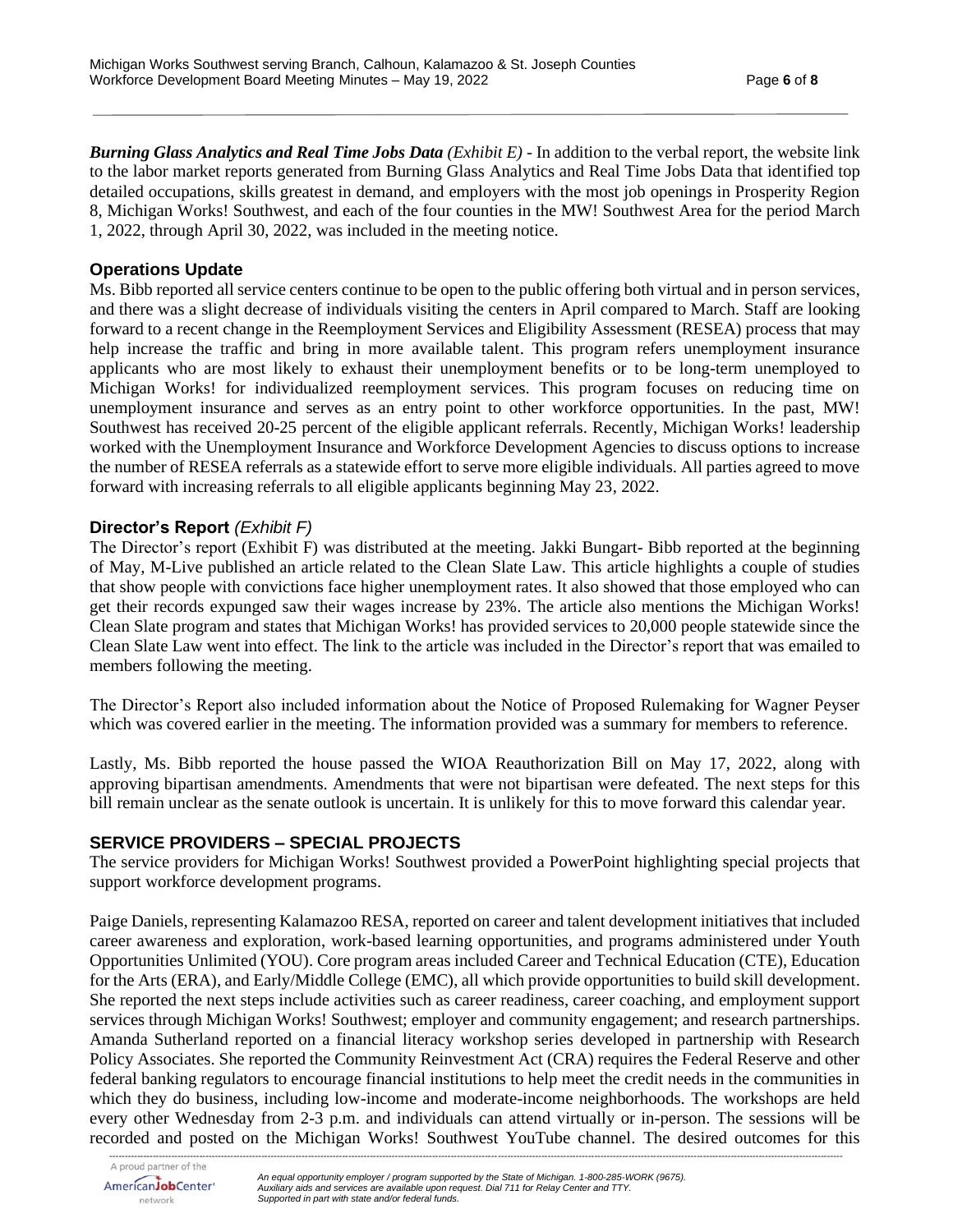initiative are to provide financial literacy opportunities; make connections across a four-county footprint to build long-term financial growth for individuals served; and grow relationships between workforce development and local bank partners. A flyer regarding the Financial Literacy Workshops was distributed at the meeting. She also shared information about the MyCITY 2Gen initiative, a whole family approach to the already established MyCITY program. She reported that MyCITY 2Gen is funded by Shared Prosperity Kalamazoo and plans are to serve two cohorts of ten families each. The program is 7-weeks and will include a blend of adult only, combined virtual, and career coaching sessions. Ms. Daniels shared additional information regarding multiple summer programs that included the already established MyCITY Summer Youth Employment Program, CareerNOW academies, and the MyCITY 2Gen Program. She reported the summer programs are returning to fully in-person for 2022. Ms. Daniels then shared information about the career champions program and noted that during this pilot year there are two levels of participation that includes contributing champions and core champions. She concluded the presentation by sharing information regarding KRESA's new Career Center for which ground will be breaking in the fall. Plans are to use the facility outside of the school day for adult and two-generation approach programming.

Sam Dougherty provided information about the Workforce Development Institute and the programs and services they provide which includes WIOA adult and dislocated worker services. Participants served include unemployed and underemployed job seekers and job seekers who experience layoffs and/or plant closures. Services include professional career coaching and business services. He reported on Access for All, a pre-apprenticeship construction training program that has proven to be successful. Access for All helps to prepare individuals for entry into registered apprenticeship training programs. His presentation included information regarding the recruiting impact on WIOA registrations. He shared a graph displaying the month-to-month growth in registrations for 2022 and credited multiple partners throughout the Kalamazoo and Battle Creek areas who have made referrals.

Mark Waurio reported on special initiatives provided under direct services which included the Battle Creek Employer Resources Fund; Barrier Removal Employment Success (BRES); the Clean Slate Pilot; and the Learn, Earn and Provide (LEAP) Pilot. The Battle Creek Employer Resource Fund supports families with tuition costs at a high-quality childcare facility, to retain employment or if they are working to obtain employment. The BRES program (Barrier Removal Employment Success) provides funding to provide supportive services to remove barriers to employment for at-risk individuals. The focus is on serving individuals who are in the ALICE population (Asset Limited, Income Constrained, Employed). The Clean Slate Pilot supports participants with the set-aside conviction application process to remove an eligible criminal conviction. During the past year, two Clean Slate events were held, as well as multiple mini clinics. The LEAP pilot supports non-custodial parents in obtaining/maintaining employment to make on-time child support payments. The LEAP employment rate is at 68% and the hope is that this program will be expanded statewide.

## **OLD BUSINESS**

None.

#### **CITIZENS' TIME**

No comments.

#### **MEMBERS' TIME**

No comments.

## **UPCOMING MEETINGS**

- Frank Tecumseh noted a correction to the list of upcoming meetings. The next WDB Executive Committee meeting will be Thursday, June 16, 2022 (not June 15), from 9:00-10:00 a.m.
- The next meeting of the full WDB is scheduled for Thursday, September 15, 2022, from  $9:00 10:30$ a.m.

AmericanJobCenter<sup>®</sup> network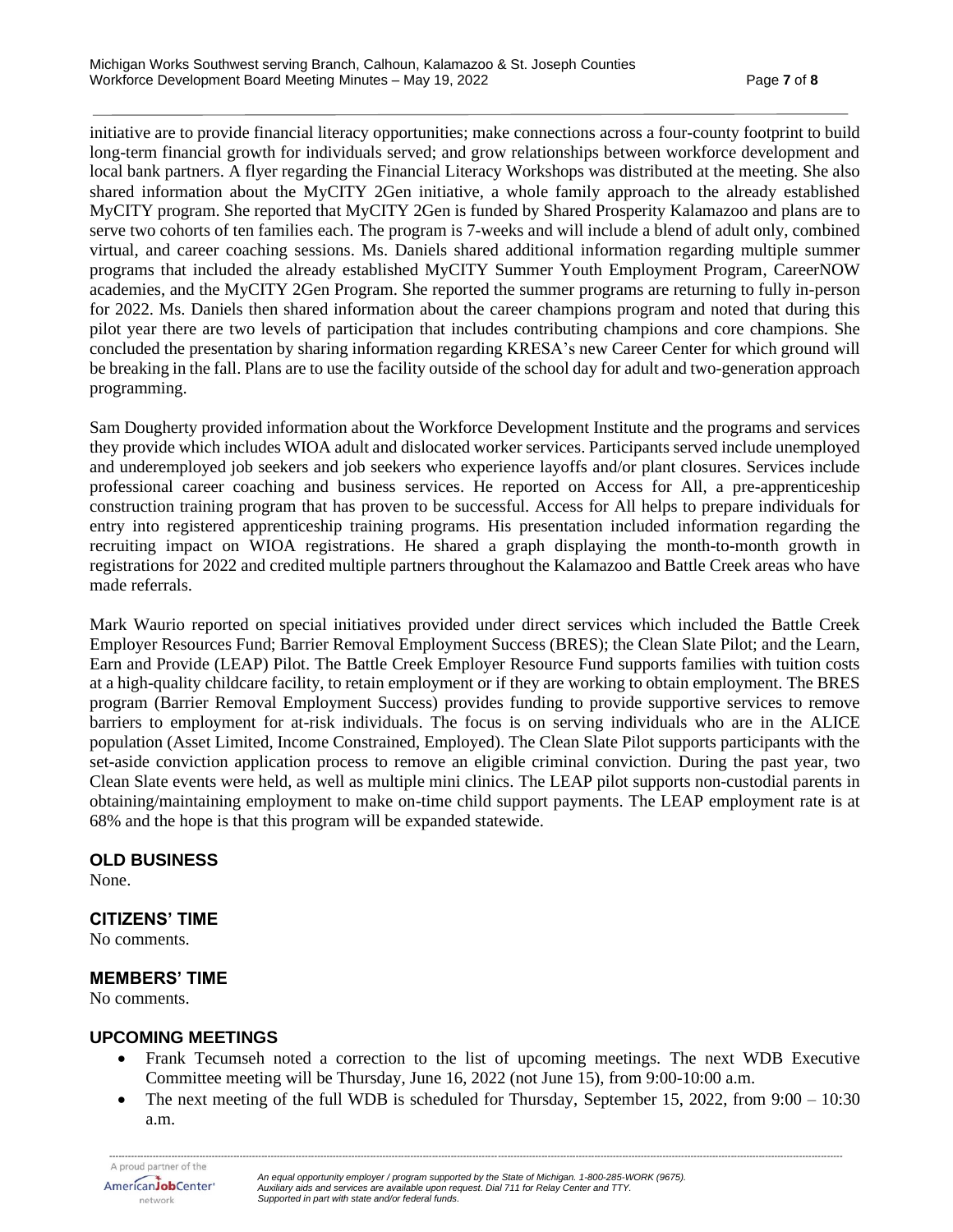Other upcoming committee meetings listed on the agenda included:

- The Monitoring and Evaluation Committee meeting is scheduled for Tuesday, May 16, 2022, from 8:00 – 9:30 a.m. at the Michigan Works! Service Center, 1601 S. Burdick Street, Kalamazoo, Michigan.
- The Career Educational Advisory Council (CEAC) meeting is scheduled for Monday, September 19, 2022, from 1:00-3:00 p.m.
- The Disability Awareness Resource Team (DART) Committee is scheduled for Tuesday, June 14, 2022, from 2:00-4:00 p.m.

#### **ADJOURNMENT**

There being no other reports or business for the Board, the meeting was adjourned at 10:43 a.m.

\_\_\_\_\_\_\_\_\_\_\_\_\_\_\_\_\_\_\_\_\_\_\_\_\_\_\_\_\_\_\_\_\_\_\_\_\_\_\_ \_\_\_\_\_\_\_\_\_\_\_\_\_\_\_\_\_\_\_\_\_\_\_\_\_\_\_\_\_\_\_\_\_\_\_\_\_\_\_

## **ATTACHMENT**

Resolution for the Michigan Works! Southwest Workforce Development Board

Kathy Olsen Date **Date** Frank Tecumseh Date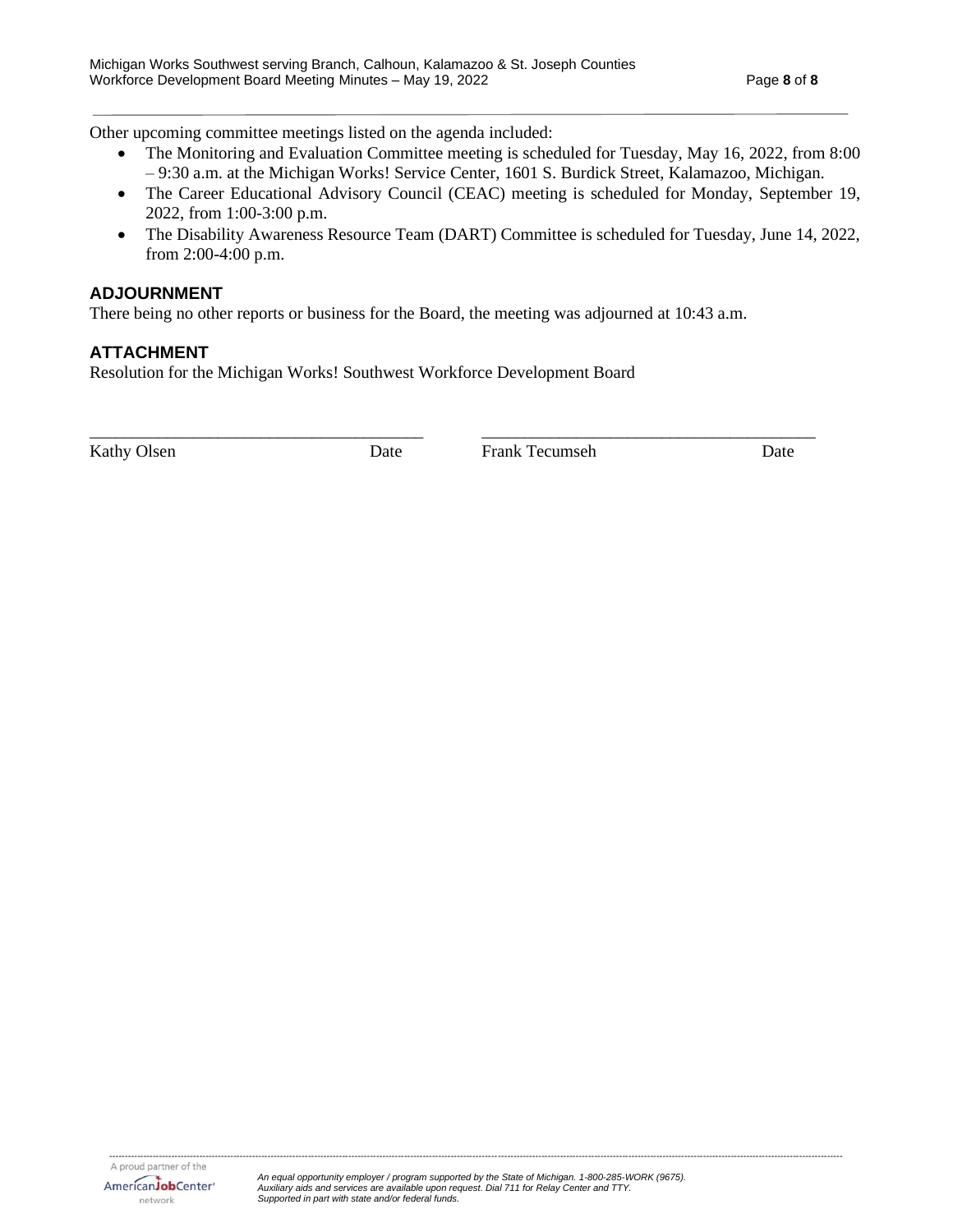

# Michigan Works! Southwest **Workforce Development Board Resolution**

WHEREAS, the US Department of Labor (USDOL) has published a Notice of Proposed Rulemaking on Wagner-Peyser Act Staffing (Docket No. ETA-2022-0003) which would require States, with no exceptions, to use State merit staff to provide Wagner-Peyser Act Employment Service (ES) services, and,

WHEREAS, the proposal would reverse current federal policy that allows States maximum flexibility in staffing to provide ES services, and,

WHEREAS, current federal policy has allowed the State of Michigan to use local merit staff employees to deliver ES services through the local network of Michigan Works! Agencies to over 86,000 job seekers in 2021, and,

WHEREAS, our primary concern is the negative impacts of this proposal to Michiganders and the primary customers of the workforce development system - both job seekers and employers, and,

WHEREAS, a key benefit to greater staffing flexibility is strong local strategic relationships with businesses, higher education, nonprofits, childcare, elementary and secondary education, adult education providers, and other partners which allows for more efficient customer service to connect job seekers with in-demand jobs and training opportunities and facilitates a pipeline for those students to local employers, and,

WHEREAS, the Michigan Works! Southwest Workforce Development Board, comprised of business, labor and community leaders, is currently responsible for the effective and efficient delivery of four Michigan Works! American Job Centers in Branch, Calhoun, Kalamazoo, and Saint Joseph Counties using approximately 21 local, partial or full time, Employment Services staff, and this rule would take away local control of Employment Services, and

WHEREAS, with this required staffing model, staff and service reductions are inevitable as services currently provided by over 400 Michigan Works! staff would be reduced to approximately 100 State of Michigan staff, resulting in significantly longer wait times for job seekers and delays in services for the 32,000 businesses served annually, and,

WHEREAS, this change would risk potential loss of several of the 99 full and satellite Michigan Works! American Job Centers across the state, and would negatively impact our constituents by decreased assistance filling job openings, reduction and elimination of job fairs, cutting of industry-led collaboratives, and decreased or no access to job training programs, and,

A proud partner of the AmericanJobCenter network

An equal opportunity employer / program supported by the State of Michigan. 1-800-285-WORK (9675). Auxiliary aids and services are available upon request. Dial 711 for Relay Center and TTY. Supported in part with state and/or federal funding.